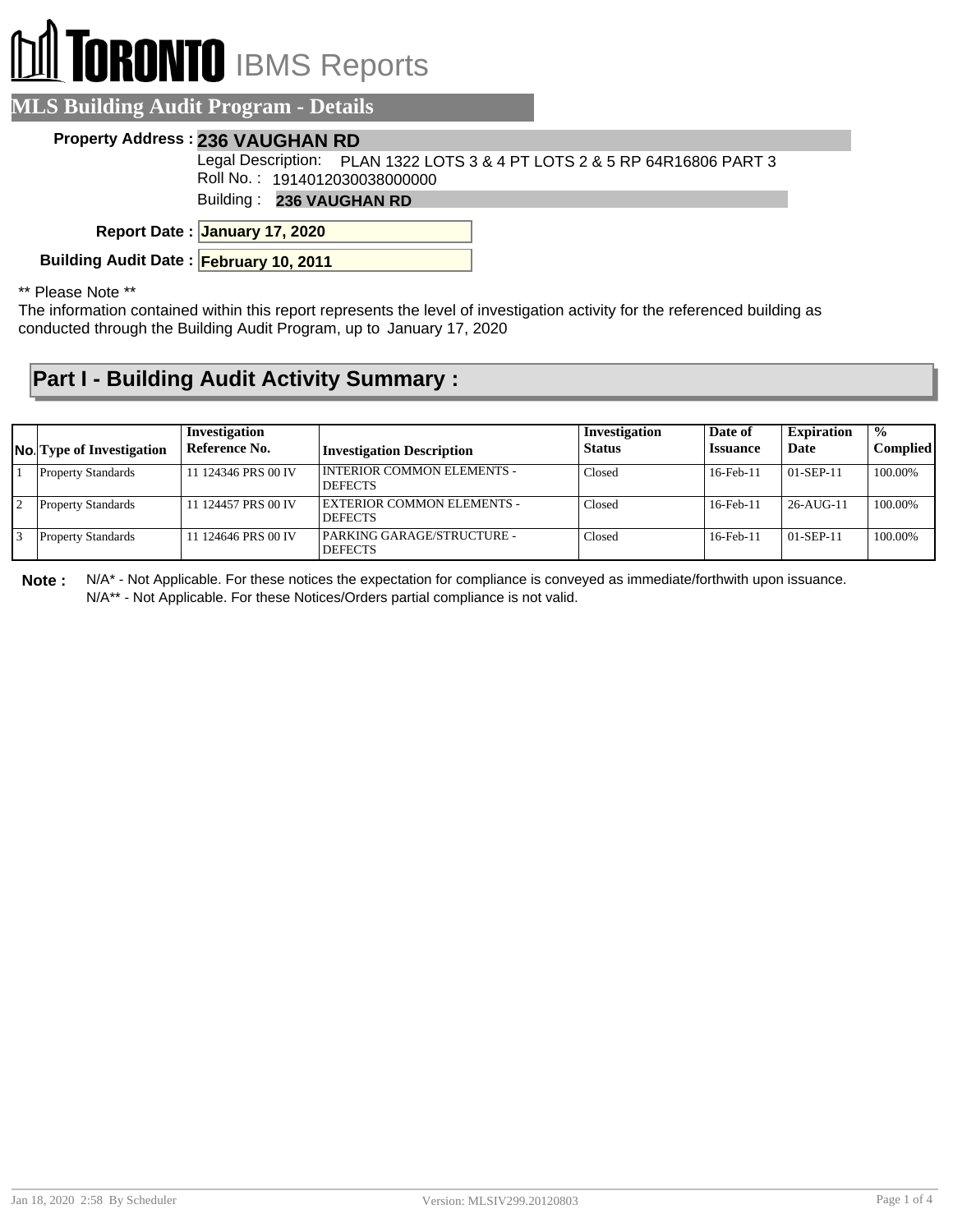# **Part II - Building Audit Details for Property Standards Orders :**

| 11 124457 PRS 00 IV EXTERIOR COMMON ELEMENTS -<br>Property Standards<br><b>Closed</b><br> 26-AUG-11<br>16-Feb-11 | Type of<br><b>INo.</b> Investigation | ∣Investiqation<br>Reference No. | <b>Investigation Description</b> | <b>Investigation Date of</b><br><b>Status</b> | <b>Issuance</b> | <b>Expiration</b><br><b>Date</b> | <b>Next Scheduled</b><br><b>Inspection Date</b> |
|------------------------------------------------------------------------------------------------------------------|--------------------------------------|---------------------------------|----------------------------------|-----------------------------------------------|-----------------|----------------------------------|-------------------------------------------------|
|                                                                                                                  |                                      |                                 | <b>DEFECTS</b>                   |                                               |                 |                                  | 26-Aug-11                                       |

**No. of defects contained within the Order :**

**No. of defects that remain outstanding :**

|     | <b>Deficiency Details</b>                                                     |                             |               |  |  |  |  |  |  |  |  |
|-----|-------------------------------------------------------------------------------|-----------------------------|---------------|--|--|--|--|--|--|--|--|
| No. | <b>Violation/Defect</b>                                                       | Location                    | <b>Status</b> |  |  |  |  |  |  |  |  |
|     | The lintels above the windows are rusted and have peeling paint.              | <b>Exterior Of Building</b> | Closed        |  |  |  |  |  |  |  |  |
|     | Concrete balconies have deteriorated paint.                                   | <b>Exterior Of Building</b> | Closed        |  |  |  |  |  |  |  |  |
| 3   | Exterior concrete balconies have broken concrete exposing reinforcement bars. | <b>Exterior Of Building</b> | Closed        |  |  |  |  |  |  |  |  |

**0**

**3**

| Type of<br>No. Investigation | $ $ Investigation<br>∣Reference No. | <b>Investigation Description</b>                                  | <b>Investigation Date of</b><br><b>Status</b> | <b>Issuance Date</b> | <b>Expiration</b> | <b>Next Scheduled</b><br><b>Inspection Date I</b> |
|------------------------------|-------------------------------------|-------------------------------------------------------------------|-----------------------------------------------|----------------------|-------------------|---------------------------------------------------|
| <b>Property Standards</b>    |                                     | 111 124646 PRS 00 IV PARKING GARAGE/STRUCTURE -<br><b>DEFECTS</b> | Closed                                        | l 16-Feb-11          | $ 01-SEP-11$      | 13-Jul-11                                         |

**0**

**8**

**No. of defects contained within the Order :**

**No. of defects that remain outstanding :**

|     | <b>Deficiency Details</b>                                                                                                                                                                                                                                                                                                                                                |          |               |  |  |  |  |
|-----|--------------------------------------------------------------------------------------------------------------------------------------------------------------------------------------------------------------------------------------------------------------------------------------------------------------------------------------------------------------------------|----------|---------------|--|--|--|--|
| No. | <b>Violation/Defect</b>                                                                                                                                                                                                                                                                                                                                                  | Location | <b>Status</b> |  |  |  |  |
|     | Lighting in a garage is provided at less than 50 lux.                                                                                                                                                                                                                                                                                                                    | Garage   | Closed        |  |  |  |  |
| 2   | Concrete pillars by spaces 3 and 24 are cracked and damaged.                                                                                                                                                                                                                                                                                                             | Garage   | Closed        |  |  |  |  |
| 3   | Concrete floors are badly deteriorated in areas.                                                                                                                                                                                                                                                                                                                         | Garage   | Closed        |  |  |  |  |
| 4   | Large safe-exit arrows are not displayed on safe-exit doors 1.5 metres above the floor, measured<br>from the center of the arrow to the floor, with the arrow pointing down.                                                                                                                                                                                             | Garage   | Closed        |  |  |  |  |
| 5   | Small safe-exit arrows are not prominently displayed on columns or walls 1.5 metres above the<br>floor, measured from the center of the arrow to the floor; at least every ten (10) metres along the<br>safe-exit route; at all safe-exit route decision points along the safe-exit route; and wherever a<br>safe-exit route crosses a traffic aisle.                    | Garage   | Closed        |  |  |  |  |
| 6   | The safe-exit door, the frame of a safe-exit door and the wall adjacent to the safe-exit door to a<br>distance of one (1) metre on both sides of the frame, and to a height of three (3) metres above the<br>floor or to the soffit above the bulkhead over the door is not the required coloured green.                                                                 | Garage   | Closed        |  |  |  |  |
|     | The safe-exit door is not the required colour green.                                                                                                                                                                                                                                                                                                                     | Garage   | Closed        |  |  |  |  |
| 8   | Alert signs are not prominently displayed on columns or walls 2.1 metres above the floor,<br>measured from the top of the sign to the floor, so that there is 1 alert sign for every 25 parking<br>stalls in the parking or storage garage, with the alert signs being evenly distributed in the parking<br>or storage garage, but located no more than 30 metres apart. | Garage   | Closed        |  |  |  |  |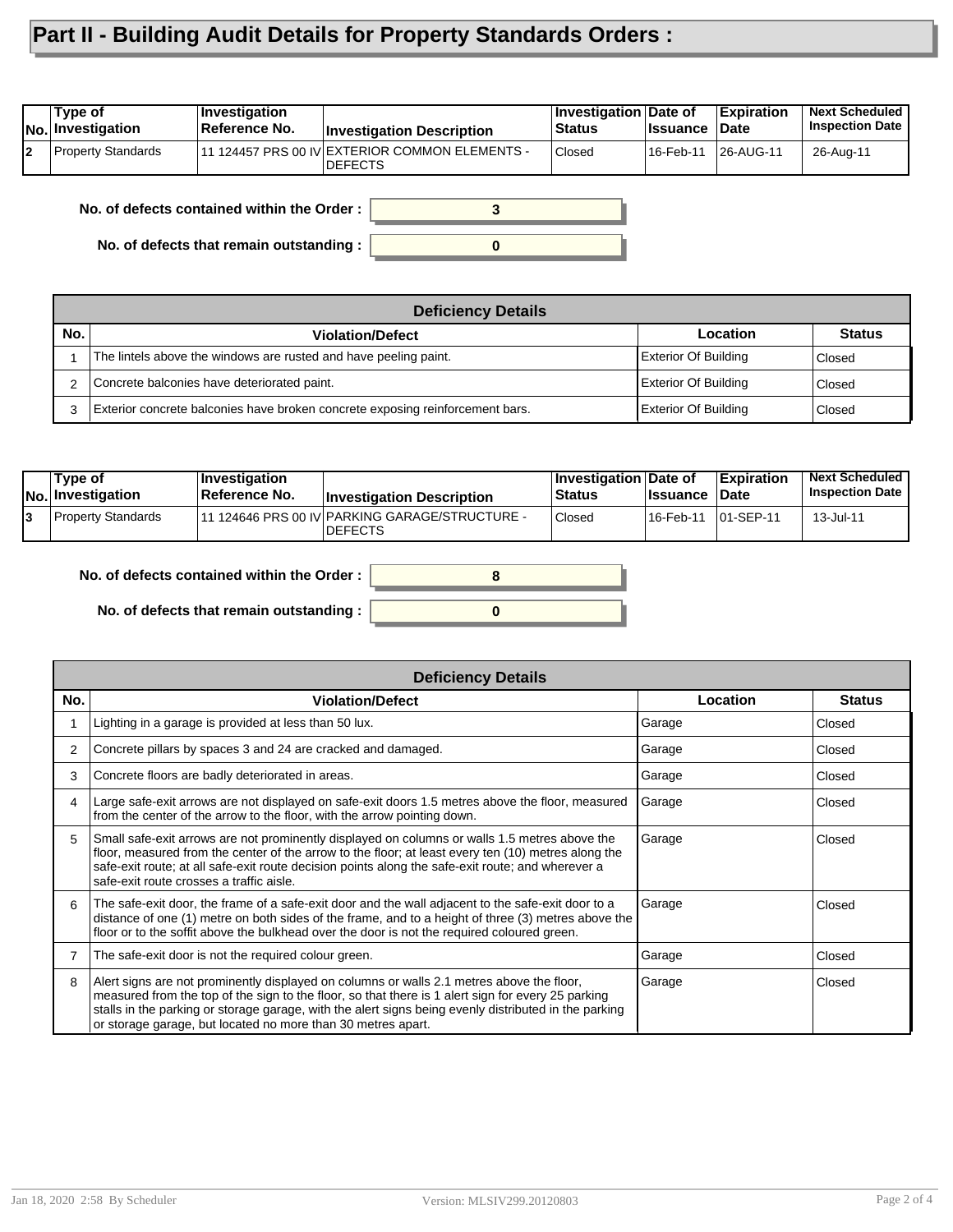|  | Tvpe of<br><b>No.</b> Investigation | <b>Investigation</b><br>Reference No. | <b>Investigation Description</b>                                  | <b>∣Investigation Date of</b><br><b>Status</b> | <b>Ilssuance Date</b> | <b>Expiration</b> | <b>Next Scheduled</b><br><b>Inspection Date</b> |
|--|-------------------------------------|---------------------------------------|-------------------------------------------------------------------|------------------------------------------------|-----------------------|-------------------|-------------------------------------------------|
|  | Property Standards                  |                                       | 111 124346 PRS 00 IV INTERIOR COMMON ELEMENTS -<br><b>DEFECTS</b> | Closed                                         | 16-Feb-11             | $ 01-SEP-11$      | 1-Sep-11                                        |

| No. of defects contained within the Order : $\, \,$ | 18 |
|-----------------------------------------------------|----|
| No. of defects that remain outstanding : $\vert$    |    |

|                 | <b>Deficiency Details</b>                                                                                                                                                                                                             |           |               |  |  |  |  |  |
|-----------------|---------------------------------------------------------------------------------------------------------------------------------------------------------------------------------------------------------------------------------------|-----------|---------------|--|--|--|--|--|
| No.             | <b>Violation/Defect</b>                                                                                                                                                                                                               | Location  | <b>Status</b> |  |  |  |  |  |
| 1               | Ceiling light fixture missing panel. Wiring exposed.                                                                                                                                                                                  | 1st Floor | Closed        |  |  |  |  |  |
| 2               | Section of baseboard is loose.                                                                                                                                                                                                        | 2nd Floor | Closed        |  |  |  |  |  |
| 3               | Ceiling light fixture missing panel. Wiring exposed.                                                                                                                                                                                  | 5th Floor | Closed        |  |  |  |  |  |
| 4               | Elevator not operating.                                                                                                                                                                                                               | Elevator  | Closed        |  |  |  |  |  |
| 5               | Floor indicator lights not operating.                                                                                                                                                                                                 | Elevator  | Closed        |  |  |  |  |  |
| 6               | Walls near fire hose boxes. Unused hooks protruding from wall create safety hazard.                                                                                                                                                   | Hall      | Closed        |  |  |  |  |  |
| $\overline{7}$  | Communication system identifies the tenant by unit number.                                                                                                                                                                            | Lobby     | Closed        |  |  |  |  |  |
| 8               | Damaged and missing wall plaster.                                                                                                                                                                                                     | Stairway  | Closed        |  |  |  |  |  |
| 9               | Worn and damaged stair nosing.                                                                                                                                                                                                        | Stairway  | Closed        |  |  |  |  |  |
| 10 <sup>1</sup> | Handrail not provided.                                                                                                                                                                                                                | Stairway  | Closed        |  |  |  |  |  |
| 11              | $\vert$ A window in a stairway that extends to less than 1,070 millimetres above the landing is protected<br>by a guard that is less than 1,070 millimetres high measured to the top of the guard from the<br>surface of the landing. | Stairway  | Closed        |  |  |  |  |  |
| 12              | Height of the guard for the exit stairs are less than 1,070 millimetres around landings.                                                                                                                                              | Stairway  | Closed        |  |  |  |  |  |
| 13              | The location and size of openings present a hazard as they are designed with members or<br>attachments between 140 millimetres and 900 millimetres above the level protected by the quard<br>which facilitate climbing.               | Stairway  | Closed        |  |  |  |  |  |
| 14              | The location and size of openings present a hazard as they are designed with members or<br>attachments between 140 millimetres and 900 millimetres above the level protected by the quard<br>which facilitate climbing.               | Stairway  | Closed        |  |  |  |  |  |
| 15              | The location and size of openings present a hazard as they are designed with members or<br>attachments between 140 millimetres and 900 millimetres above the level protected by the guard<br>which facilitate climbing.               | Stairway  | Closed        |  |  |  |  |  |
| 16              | Required guard does not prevent the passsage of a spherical object having a diameter more than<br>100 millimetres                                                                                                                     | Stairway  | Closed        |  |  |  |  |  |
| 17              | Required guard does not prevent the passsage of a spherical object having a diameter more than<br>100 millimetres                                                                                                                     | Stairway  | Closed        |  |  |  |  |  |
| 18              | Required guard does not prevent the passsage of a spherical object having a diameter more than<br>100 millimetres                                                                                                                     | Stairway  | Closed        |  |  |  |  |  |